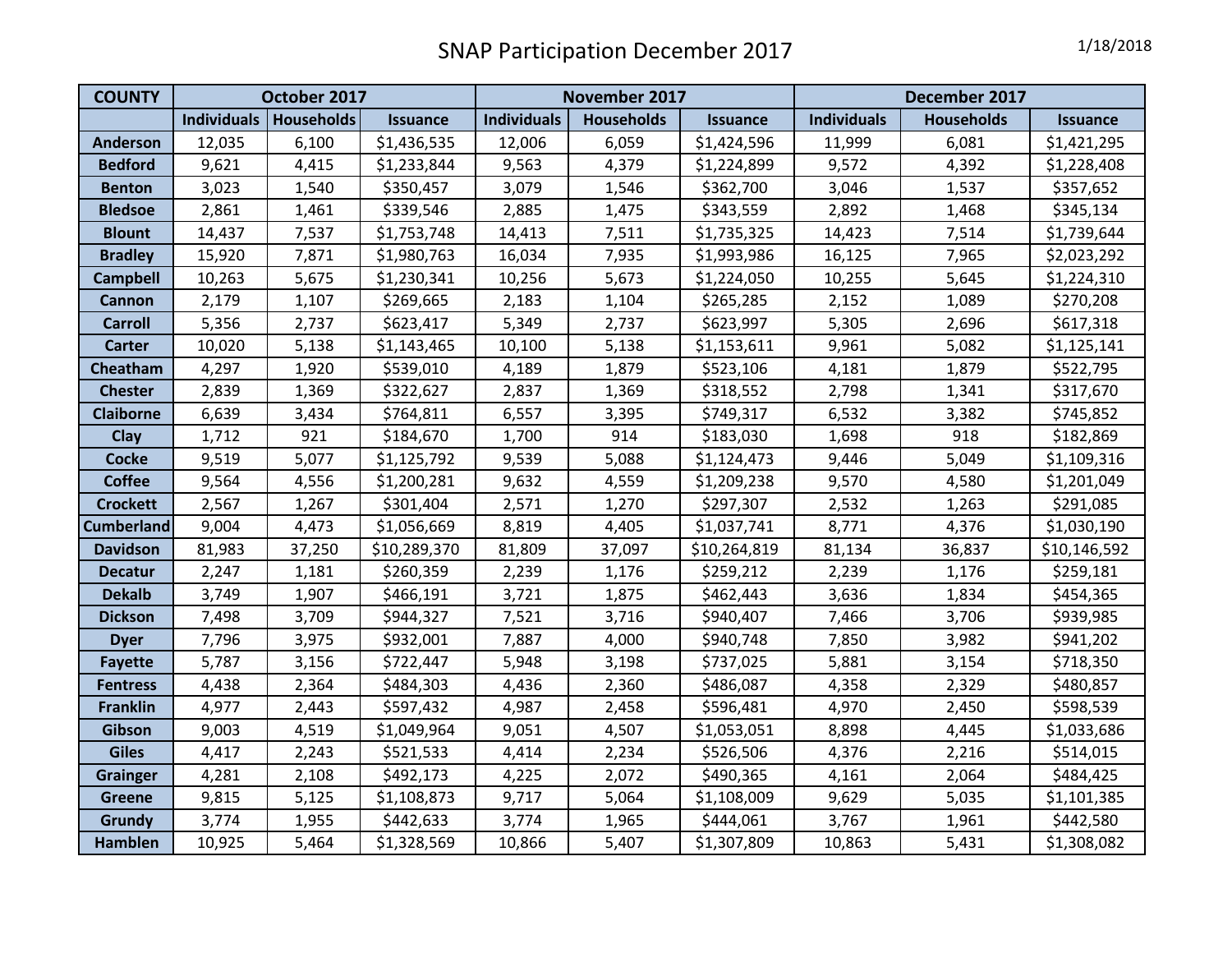|                   | October 2017       |            |                 | November 2017      |                   |                 | December 2017      |                   |                 |
|-------------------|--------------------|------------|-----------------|--------------------|-------------------|-----------------|--------------------|-------------------|-----------------|
| <b>COUNTY</b>     | <b>Individuals</b> | Households | <b>Issuance</b> | <b>Individuals</b> | <b>Households</b> | <b>Issuance</b> | <b>Individuals</b> | <b>Households</b> | <b>Issuance</b> |
| <b>Hamilton</b>   | 50,321             | 26,041     | \$6,491,585     | 50,212             | 26,015            | \$6,467,320     | 50,047             | 25,969            | \$6,445,876     |
| <b>Hancock</b>    | 2,473              | 1,317      | \$283,541       | 2,467              | 1,324             | \$284,183       | 2,434              | 1,317             | \$282,126       |
| <b>Hardeman</b>   | 5,081              | 2,667      | \$605,940       | 5,189              | 2,713             | \$613,722       | 5,227              | 2,744             | \$614,081       |
| <b>Hardin</b>     | 5,654              | 3,025      | \$661,327       | 5,620              | 2,981             | \$656,928       | 5,582              | 2,965             | \$655,010       |
| <b>Hawkins</b>    | 10,601             | 5,295      | \$1,229,951     | 10,630             | 5,273             | \$1,232,188     | 10,553             | 5,244             | \$1,225,924     |
| Haywood           | 4,500              | 2,462      | \$530,238       | 4,531              | 2,484             | \$543,148       | 4,556              | 2,474             | \$548,384       |
| Henderson         | 5,525              | 2,866      | \$645,147       | 5,515              | 2,863             | \$651,738       | 5,410              | 2,808             | \$641,907       |
| <b>Henry</b>      | 6,529              | 3,240      | \$772,021       | 6,448              | 3,201             | \$761,018       | 6,307              | 3,171             | \$749,723       |
| <b>Hickman</b>    | 4,676              | 2,258      | \$567,084       | 4,609              | 2,213             | \$557,871       | 4,536              | 2,199             | \$553,369       |
| <b>Houston</b>    | 1,424              | 670        | \$170,020       | 1,360              | 653               | \$161,863       | 1,370              | 662               | \$165,733       |
| <b>Humphreys</b>  | 2,935              | 1,369      | \$351,552       | 2,892              | 1,348             | \$345,897       | 2,913              | 1,357             | \$350,259       |
| <b>Jackson</b>    | 2,347              | 1,281      | \$272,768       | 2,260              | 1,245             | \$260,935       | 2,246              | 1,227             | \$257,405       |
| <b>Jefferson</b>  | 8,147              | 3,951      | \$940,672       | 8,065              | 3,913             | \$932,469       | 8,007              | 3,886             | \$920,346       |
| Johnson           | 3,648              | 2,076      | \$421,155       | 3,648              | 2,065             | \$423,457       | 3,657              | 2,054             | \$419,645       |
| <b>Knox</b>       | 50,885             | 25,391     | \$6,126,421     | 50,854             | 25,314            | \$6,097,690     | 50,363             | 25,112            | \$6,020,504     |
| Lake              | 1,933              | 1,063      | \$235,317       | 1,909              | 1,059             | \$230,843       | 1,876              | 1,038             | \$222,786       |
| Lauderdale        | 6,097              | 3,106      | \$740,711       | 6,145              | 3,123             | \$740,688       | 6,120              | 3,125             | \$735,792       |
| <b>Lawrence</b>   | 6,863              | 3,346      | \$792,104       | 6,875              | 3,334             | \$793,654       | 6,895              | 3,353             | \$805,072       |
| Lewis             | 2,004              | 1,029      | \$234,052       | 2,017              | 1,042             | \$236,539       | 1,990              | 1,027             | \$230,561       |
| Lincoln           | 4,861              | 2,296      | \$563,942       | 4,908              | 2,310             | \$574,325       | 4,911              | 2,305             | \$574,527       |
| Loudon            | 5,270              | 2,503      | \$626,687       | 5,286              | 2,507             | \$634,934       | 5,259              | 2,500             | \$629,189       |
| <b>Macon</b>      | 5,332              | 2,497      | \$641,997       | 5,199              | 2,437             | \$622,121       | 5,056              | 2,386             | \$601,775       |
| <b>Madison</b>    | 16,974             | 8,543      | \$2,084,995     | 17,402             | 8,714             | \$2,122,947     | 17,311             | 8,733             | \$2,124,982     |
| <b>Marion</b>     | 5,293              | 2,663      | \$659,662       | 5,328              | 2,687             | \$672,531       | 5,364              | 2,694             | \$679,928       |
| <b>Marshall</b>   | 4,334              | 2,003      | \$511,655       | 4,376              | 2,026             | \$519,363       | 4,311              | 2,016             | \$515,463       |
| <b>Maury</b>      | 10,921             | 5,290      | \$1,335,452     | 10,698             | 5,168             | \$1,307,433     | 10,795             | 5,222             | \$1,339,540     |
| <b>Meigs</b>      | 2,644              | 1,323      | \$328,489       | 2,609              | 1,303             | \$325,340       | 2,590              | 1,286             | \$324,622       |
| <b>Monroe</b>     | 8,497              | 4,173      | \$989,578       | 8,525              | 4,167             | \$980,217       | 8,473              | 4,163             | \$983,185       |
| <b>Montgomery</b> | 23,841             | 10,808     | \$3,008,399     | 24,029             | 10,906            | \$3,012,022     | 24,082             | 10,906            | \$3,037,187     |
| <b>Moore</b>      | 538                | 243        | \$56,433        | 536                | 247               | \$56,667        | 557                | 254               | \$60,112        |
| <b>Morgan</b>     | 4,329              | 2,137      | \$517,104       | 4,345              | 2,144             | \$516,345       | 4,251              | 2,107             | \$502,856       |
| <b>McMinn</b>     | 9,021              | 4,467      | \$1,102,463     | 9,106              | 4,528             | \$1,121,028     | 9,005              | 4,483             | \$1,100,078     |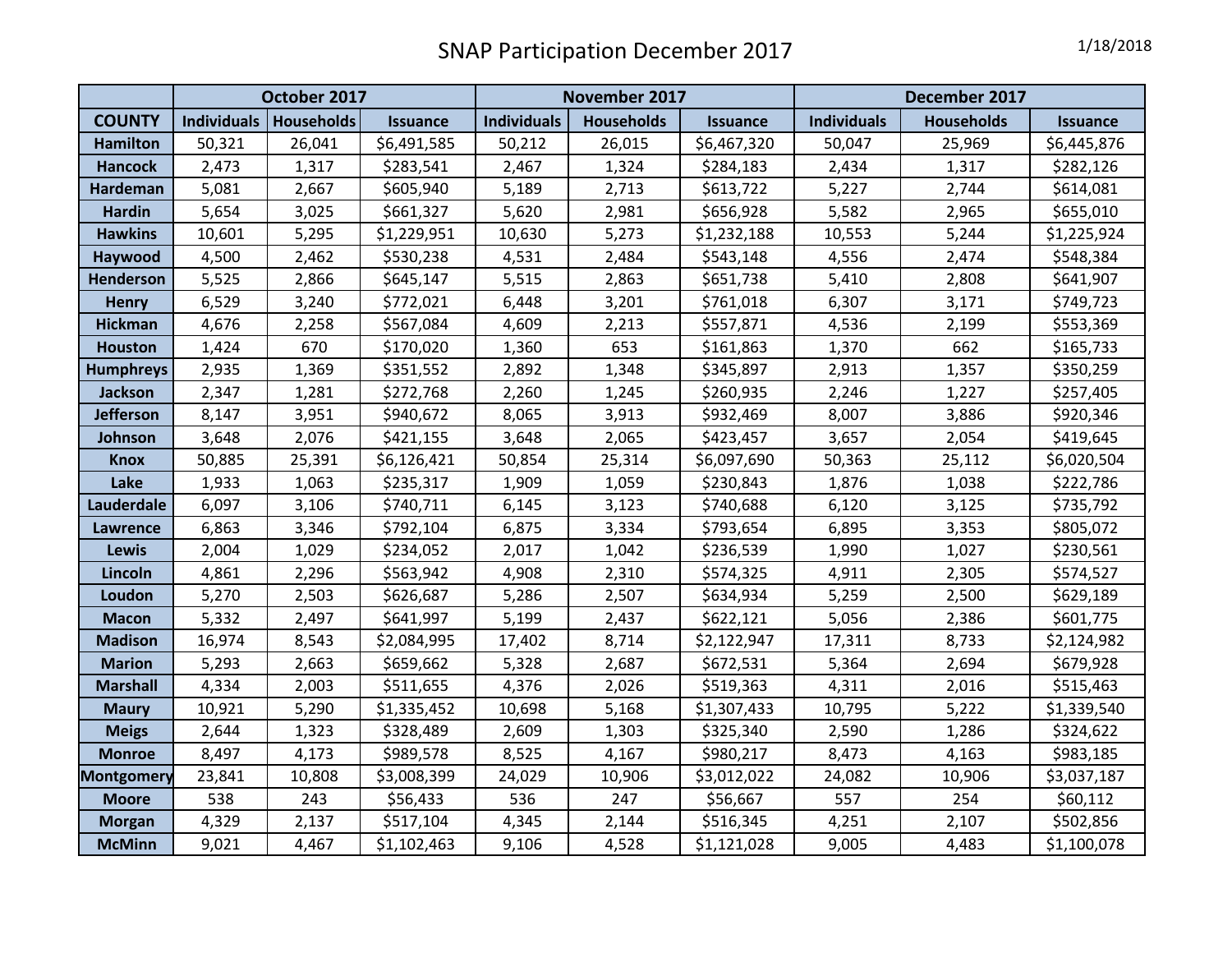| <b>COUNTY</b>     | October 2017       |                   |                 | November 2017      |                   |                 | December 2017      |                   |                 |
|-------------------|--------------------|-------------------|-----------------|--------------------|-------------------|-----------------|--------------------|-------------------|-----------------|
|                   | <b>Individuals</b> | <b>Households</b> | <b>Issuance</b> | <b>Individuals</b> | <b>Households</b> | <b>Issuance</b> | <b>Individuals</b> | <b>Households</b> | <b>Issuance</b> |
| <b>McNairy</b>    | 5,301              | 2,776             | \$601,135       | 5,203              | 2,740             | \$588,853       | 5,106              | 2,695             | \$574,250       |
| <b>Obion</b>      | 5,987              | 3,058             | \$704,898       | 6,092              | 3,097             | \$711,681       | 6,000              | 3,070             | \$702,569       |
| <b>Overton</b>    | 3,572              | 1,874             | \$394,076       | 3,539              | 1,859             | \$388,699       | 3,585              | 1,879             | \$398,906       |
| <b>Perry</b>      | 1,510              | 744               | \$179,137       | 1,448              | 716               | \$172,329       | 1,434              | 723               | \$170,321       |
| <b>Pickett</b>    | 765                | 415               | \$80,316        | 775                | 415               | \$79,806        | 782                | 417               | \$82,054        |
| <b>Polk</b>       | 2,866              | 1,407             | \$332,184       | 2,905              | 1,412             | \$338,636       | 2,874              | 1,404             | \$335,273       |
| <b>Putnam</b>     | 11,119             | 5,617             | \$1,356,823     | 11,186             | 5,653             | \$1,371,121     | 11,036             | 5,581             | \$1,348,430     |
| Rhea              | 6,932              | 3,401             | \$856,827       | 6,893              | 3,398             | \$849,012       | 6,948              | 3,416             | \$863,789       |
| Roane             | 8,236              | 4,170             | \$968,118       | 8,204              | 4,146             | \$975,636       | 8,094              | 4,101             | \$962,149       |
| Robertson         | 8,407              | 3,871             | \$1,070,493     | 8,359              | 3,844             | \$1,051,620     | 8,279              | 3,819             | \$1,043,424     |
| <b>Rutherford</b> | 27,639             | 12,058            | \$3,454,612     | 27,762             | 12,060            | \$3,467,292     | 27,640             | 11,974            | \$3,437,694     |
| <b>Scott</b>      | 6,644              | 3,369             | \$762,554       | 6,604              | 3,356             | \$755,445       | 6,520              | 3,319             | \$747,113       |
| Sequatchie        | 3,095              | 1,566             | \$377,805       | 3,126              | 1,568             | \$380,968       | 3,109              | 1,575             | \$386,219       |
| <b>Sevier</b>     | 11,538             | 5,527             | \$1,288,717     | 11,379             | 5,458             | \$1,270,113     | 11,395             | 5,457             | \$1,270,692     |
| <b>Shelby</b>     | 218,653            | 106,253           | \$29,845,069    | 217,118            | 105,434           | \$29,601,807    | 216,426            | 105,079           | \$29,439,409    |
| Smith             | 2,921              | 1,414             | \$349,007       | 2,928              | 1,403             | \$353,377       | 2,854              | 1,369             | \$339,881       |
| <b>Stewart</b>    | 2,061              | 947               | \$231,775       | 2,026              | 946               | \$226,031       | 2,039              | 938               | \$227,426       |
| <b>Sullivan</b>   | 25,186             | 12,767            | \$2,945,319     | 25,176             | 12,762            | \$2,959,983     | 24,952             | 12,672            | \$2,944,212     |
| <b>Sumner</b>     | 16,186             | 7,320             | \$1,995,759     | 16,120             | 7,263             | \$1,990,735     | 15,975             | 7,200             | \$1,979,170     |
| <b>Tipton</b>     | 9,959              | 4,888             | \$1,257,361     | 10,177             | 4,967             | \$1,274,798     | 10,002             | 4,890             | \$1,247,214     |
| <b>Trousdale</b>  | 1,389              | 716               | \$174,369       | 1,396              | 721               | \$170,939       | 1,381              | 705               | \$168,510       |
| <b>Unicoi</b>     | 3,081              | 1,631             | \$342,314       | 3,053              | 1,606             | \$343,124       | 3,061              | 1,614             | \$346,059       |
| <b>Union</b>      | 4,322              | 2,056             | \$497,321       | 4,358              | 2,060             | \$506,085       | 4,337              | 2,049             | \$509,738       |
| <b>Van Buren</b>  | 983                | 482               | \$108,495       | 980                | 481               | \$106,182       | 946                | 477               | \$102,463       |
| <b>Warren</b>     | 8,045              | 3,893             | \$975,190       | 8,010              | 3,877             | \$966,783       | 7,903              | 3,862             | \$955,533       |
| Washington        | 17,619             | 9,406             | \$2,111,951     | 17,538             | 9,360             | \$2,105,049     | 17,423             | 9,324             | \$2,088,627     |
| Wayne             | 2,414              | 1,251             | \$270,653       | 2,412              | 1,249             | \$269,977       | 2,442              | 1,258             | \$274,301       |
| <b>Weakley</b>    | 5,703              | 2,959             | \$674,394       | 5,734              | 2,955             | \$674,126       | 5,582              | 2,886             | \$648,153       |
| <b>White</b>      | 4,958              | 2,436             | \$573,491       | 4,921              | 2,421             | \$563,172       | 4,877              | 2,401             | \$567,968       |
| Williamson        | 4,575              | 2,096             | \$538,196       | 4,430              | 2,023             | \$517,350       | 4,412              | 2,017             | \$515,893       |
| <b>Wilson</b>     | 10,123             | 4,731             | \$1,276,275     | 9,955              | 4,681             | \$1,247,795     | 9,843              | 4,626             | \$1,237,426     |